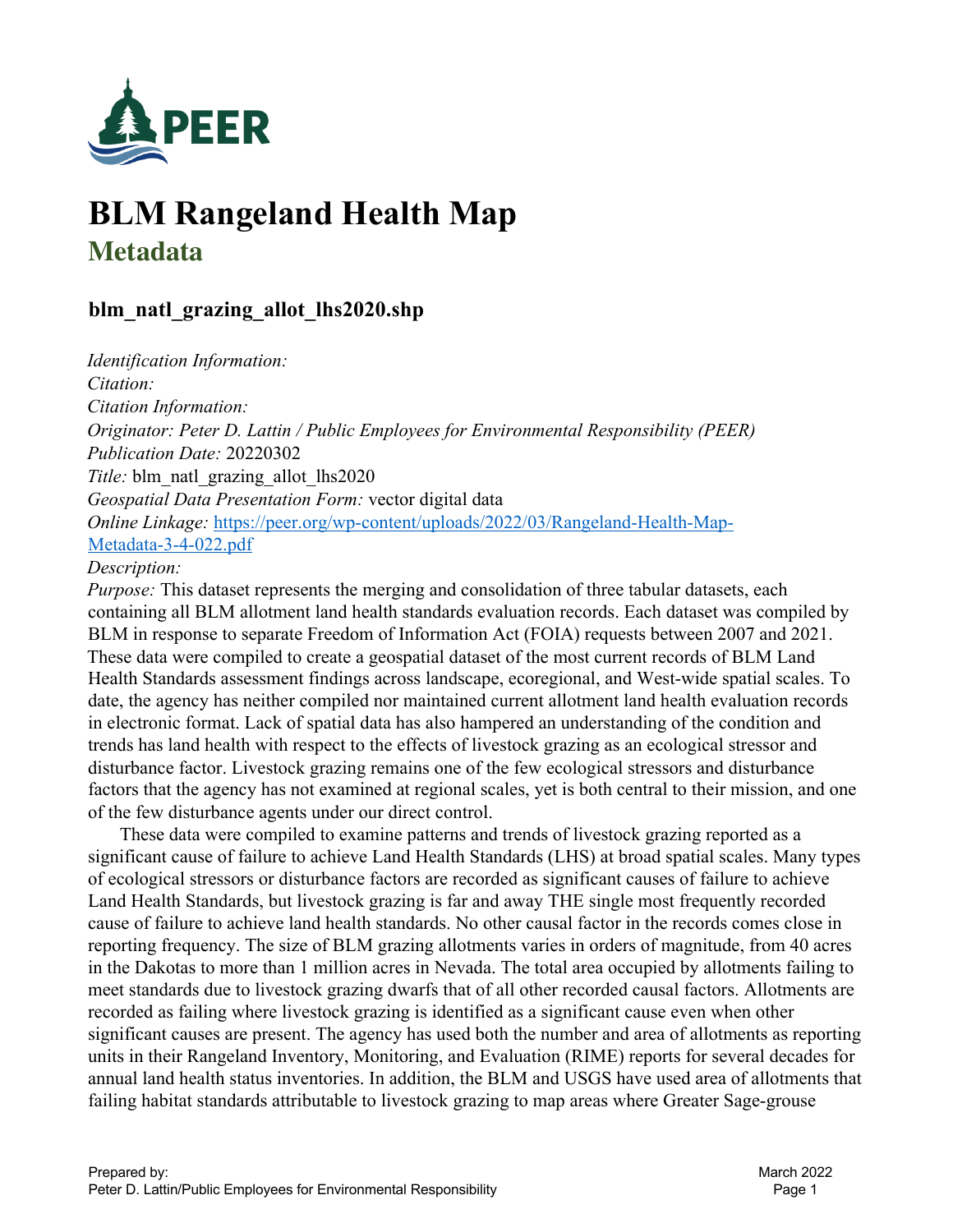might be at risk from the effects of livestock grazing (Manier, D.J., Wood, D.J.A., Bowen, Z.H., Donovan, R.M., Holloran, M.J., Juliusson, L.M., Mayne, K.S., Oyler, McCance, S.J., Quamen, F.R., Saher, D.J., and Titolo, A.J., 2013, *Summary of science, activities, programs, and policies that influence the rangewide conservation of Greater Sage-Grouse (Centrocercus urophasianus)*: U.S. Geological Survey Open-File Report 2013–1098, 170 p., http://pubs.usgs.gov/of/2013/1098/). Broadly speaking, in the current dataset, patterns of failure attributable to livestock appear to be more strongly associated with ecoregions than with specific offices or states within those ecoregions. Veblen *et al*. (Veblen, K.E., D.A. Pyke, C.L. Aldridge, M.L. Casazza, T.J. Assal, and M.A. Farinha. 2011. *Range-wide assessment of livestock grazing across the sagebrush biome*: U.S. Geological Survey Open-File Report 2011-1263, 74 p.) mapped land health standards allotment status also by coding all allotments failing one or more fundamental land health standard due to grazing as failing due to grazing with the 2007 BLM LHS dataset that had been compiled for a private organization. Their dataset included records of allotment LHS evaluations between 1997 through 2007, whereas the current dataset now contains those earlier records but updated through 2019. Although the map has filled in, the general distribution of allotments identified as failing one or more LHS due to grazing has remained similarly distributed across ecoregions. Most of the area identified by Veblen et al. (2011) as failing LHS due to livestock was within the Central Basin and Range, Northern Basin and Range, Snake River Plain, and Wyoming Basin. That remains true. Level III ecoregions Central Basin and Range, Northern Basin and Range, Snake River Plain, and the Wyoming Basin were extremely high, each nested within the Levell II Cold Deserts ecoregion that itself had a livestock failure level of 40%. By contrast, the Level III Northwestern Glaciated Plains, Northwestern Great Plains, High Plains, Southwestern Tablelands, Madrean Archipelago, Arizona/New Mexico Mountains, Arizona/New Mexico Plateau, and Chihuahuan Deserts are all in the single digits. The Level II Cold Deserts ecoregion stands out as having an extraordinarily high level of failure. In that ecoregion, 40% or more of acres assessed through 2019 lie within allotments identified as failing land health standards that identify livestock grazing as a significant factor, and less than 50% identified as even achieving land health standards. Within the Cold Deserts Level II ecoregion, the Central Basin and Range, Northern Basin and Range, Snake River Plain and Wyoming Basin Level III ecoregions all exceeded 40%. Much of the BLM lands that have not had a land health standards evaluation are within the Central Basin and Range ecoregion, where half of assessed lands are in allotments identified as failing and where livestock were a significant cause. This should be cause for concern. In addition, a substantial portion of allotment area within Western Cordillera Level II ecoregion also fall within allotments failing due to livestock.

 Manier *et al.* (2013) used allotments that were recorded in the 2007 data as failing habitat standards and where livestock was a causal factor as a means to map out livestock's footprint or areas where Greater Sage-grouse preliminary priority habitat (PPH) and preliminary general habitat (PGH) might be vulnerable to livestock grazing. This approach resulted in a discrete and static map that just existing reported condition rather than a dynamic map reflecting potential susceptibility where grazing is ongoing and at much broader spatial scales. Unlike livestock grazing, vulnerability of GRSG habitat to wild horses was defined simply as areas where Wild Horse and Burro Herd Management Areas overlapped GRSG PPH and PGH. The authors chose to apply a very narrow, spatially limited, and static assumption of the direct footprint of livestock grazing on PPH & PGH but not to wild horses and burro. In the years since the report was published, the direct footprint of allotments failing due to livestock has certainly increased, and many allotments previously identified as failing due to grazing have recovered, whereas others now fail due to livestock grazing, emphasizing the problems with the approach applied to livestock grazing as a stressor/disturbance factor in the Manier et al. (2013) report. Our preliminary evaluation of these new compiled data suggests that, with respect to the Greater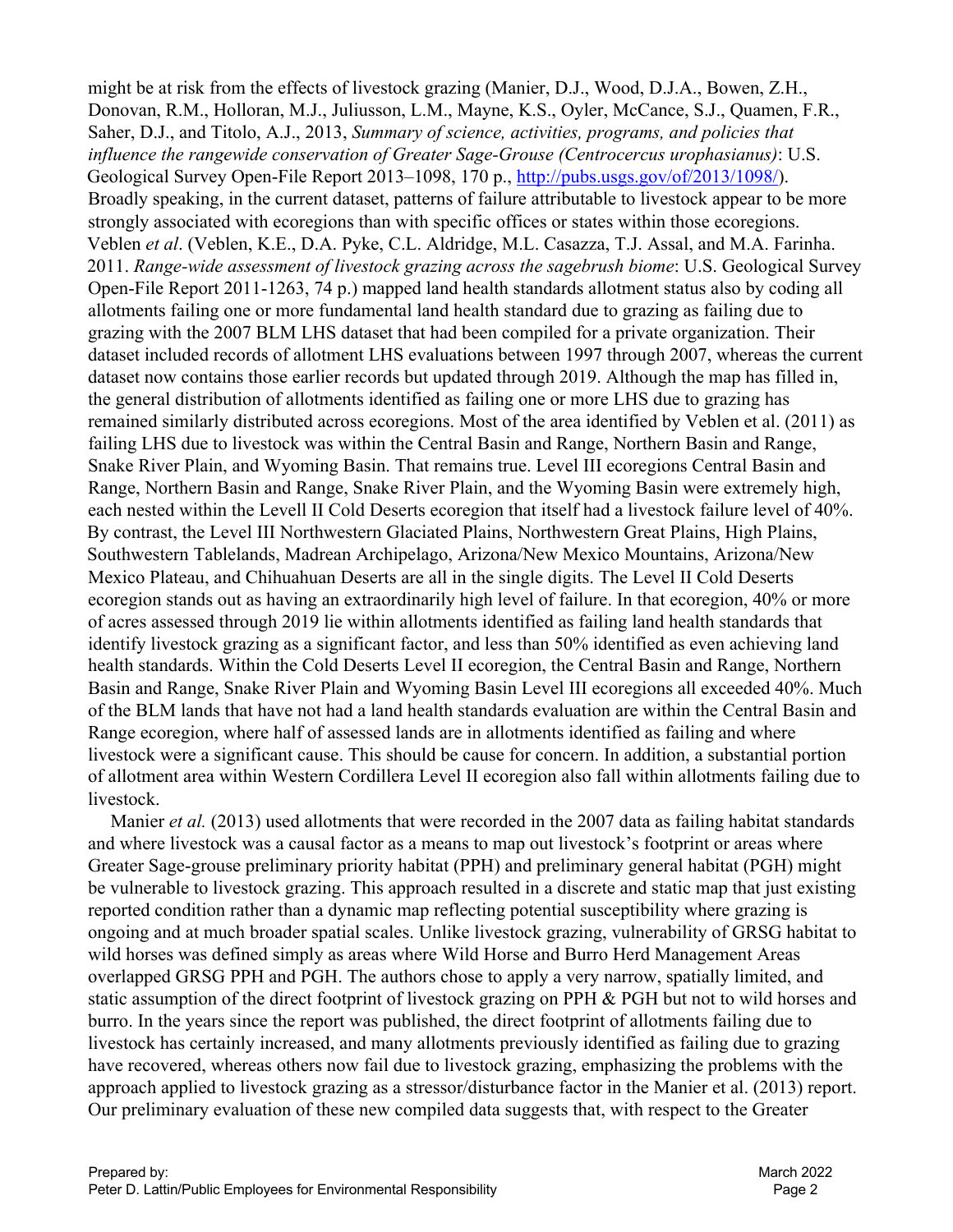Sagegrouse, the Direct Footprint for livestock on BLM managed lands should include all active allotments overlapping important Sage-grouse habitat, not just those allotments specifically identified as failing a habitat standard at any point in time. In addition, the clear differences between Level III and Level II ecoregions with respect to the relative apparent significance of livestock as a cause of LHS failure suggest opportunities for weighting to reflect underlying differences in relative risk of failure based on ecoregional differences.

 It is also important to keep in mind that the data used in the *Summary of science, activities, programs, and policies that influence the rangewide conservation of Greater Sage-Grouse* were based on BLM records, compiled from scratch at field offices in response to a Freedom of Information Act (FOIA) request, because BLM does not maintain a centralized agency-wide geodatabase for their allotment Land Health Standards evaluation records, nor are they reviewed by the agency to determine whether they would meet agency quality standards. The data in blm\_natl\_grazing\_allot\_lhs2020 includes that used in the Summary of the science, in addition to two other such datasets compiled by the agency in response to FOIA requests, including the most recent in 2020. *Time Period of Content: Time Period Information: Single Date/Time: Calendar Date:* 20220302 *Currentness Reference:* publication date *Status: Progress:* Complete *Maintenance and Update Frequency:* As needed *Spatial Domain: Bounding Coordinates: West Bounding Coordinate: East Bounding Coordinate: North Bounding Coordinate: South Bounding Coordinate: Keywords: Theme: Theme Keyword Thesaurus: Theme Keyword:* environment *Theme Keyword:* biota *Theme: Theme Keyword Thesaurus:* None *Theme Keyword:* rangeland health *Theme Keyword:* Land Health Standards *Theme Keyword:* BLM *Theme Keyword:* livestock *Theme Keyword:* grazing *Theme Keyword:* allotment *Theme Keyword:* Ecoregion *Theme Keyword:* Greater Sage-grouse *Theme Keyword: Theme Keyword: Theme Keyword: Theme Keyword: Theme Keyword:*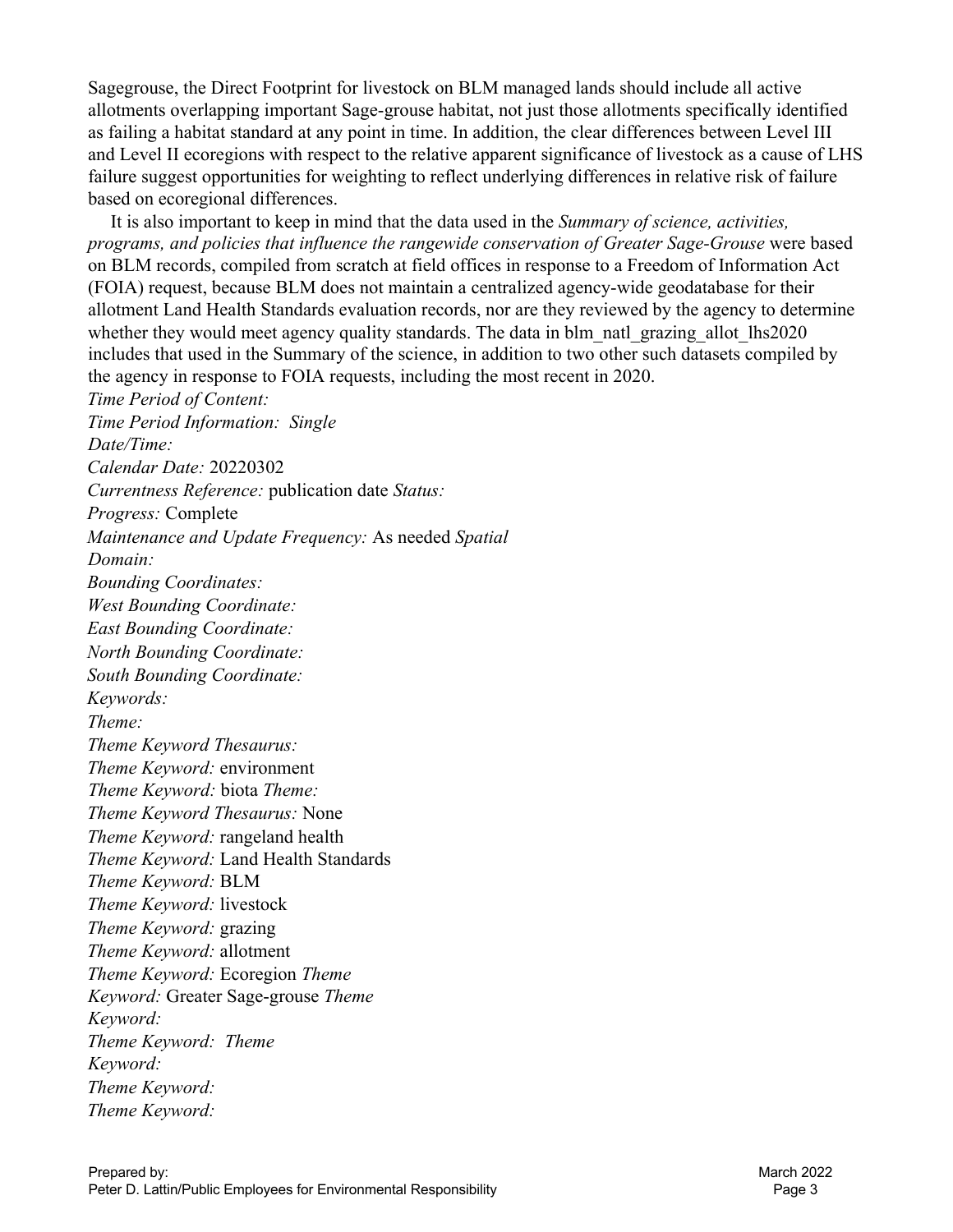*Theme Keyword: Theme Keyword: Theme: Place Keyword Thesaurus:* BLM-State; Bureau of Land Management *Place Keyword:* ID *Place Keyword:* ND *Place Keyword:* NV *Place Keyword:* OR *Place Keyword:* MT *Place Keyword:* US *Place Keyword:* WA *Place Keyword:* WY *Place Keyword:* CA *Place Keyword:* CO *Place Keyword:* UT

*Place Keyword:* SD

*Access Constraints:* None, these data are considered public domain.

*Use Constraints:* These data are provided by the Public Employees for Environmental Responsibility (PEER) "as is" and might contain errors or omissions. PEER and PEER's contractors assume no responsibility for errors or omissions. No warranty is made by PEER or PEER's contractors as to the accuracy, reliability, or completeness of these data for individual use or aggregate use with other data; nor shall the act of distribution to contractors, partners, or beyond, constitute any such warranty for individual or aggregate data use with other data. The User assumes the entire risk associated with its use of these data and bears all responsibility in determining whether these data are fit for the User's intended use. The information contained in these data is dynamic and may change over time. The data are not better than the BLM sources from which they were derived, and both scale and accuracy may vary across the data set. These data might not have the accuracy, resolution, completeness, timeliness, or other characteristics appropriate for applications that potential users of the data may contemplate. The User is encouraged to carefully consider the content of the metadata file associated with these data. These data are neither legal documents nor land surveys and must not be used as such. Official records may be referenced at most BLM offices. The land health status records included in these were compiled by individual field offices and were evaluated by BLM for accuracy and were not subjected BLM data quality standards review prior to release to the requestors of the data. In addition, the User should be aware that the land health standards data in this dataset were compiled and released as very brief summaries abstracted from the original documents at each office. Please direct all questions regarding allotment land health standards records for any specific allotment or groups of allotments and report any errors in the data to the BLM office from which it was obtained. The BLM should be cited as the original data source in any products derived from these data, and P.D. Lattin as the compiler of the BLM allotment Land Health Standards evaluation records tabular data. Any Users wishing to modify the data should describe the types of modifications they have performed. The User should not misrepresent the data, nor imply that changes made were approved or endorsed by BLM, PEER, or P.D. Lattin. Any Users wishing to modify the data should describe the types of modifications they have performed. This data may be updated by the PEER without notification. Users are further cautioned that these data and interpretations derived from them do not eliminate the need for reviewing the original field office records from which BLM compiled the Land Health Standards evaluation data. *Point of Contact:*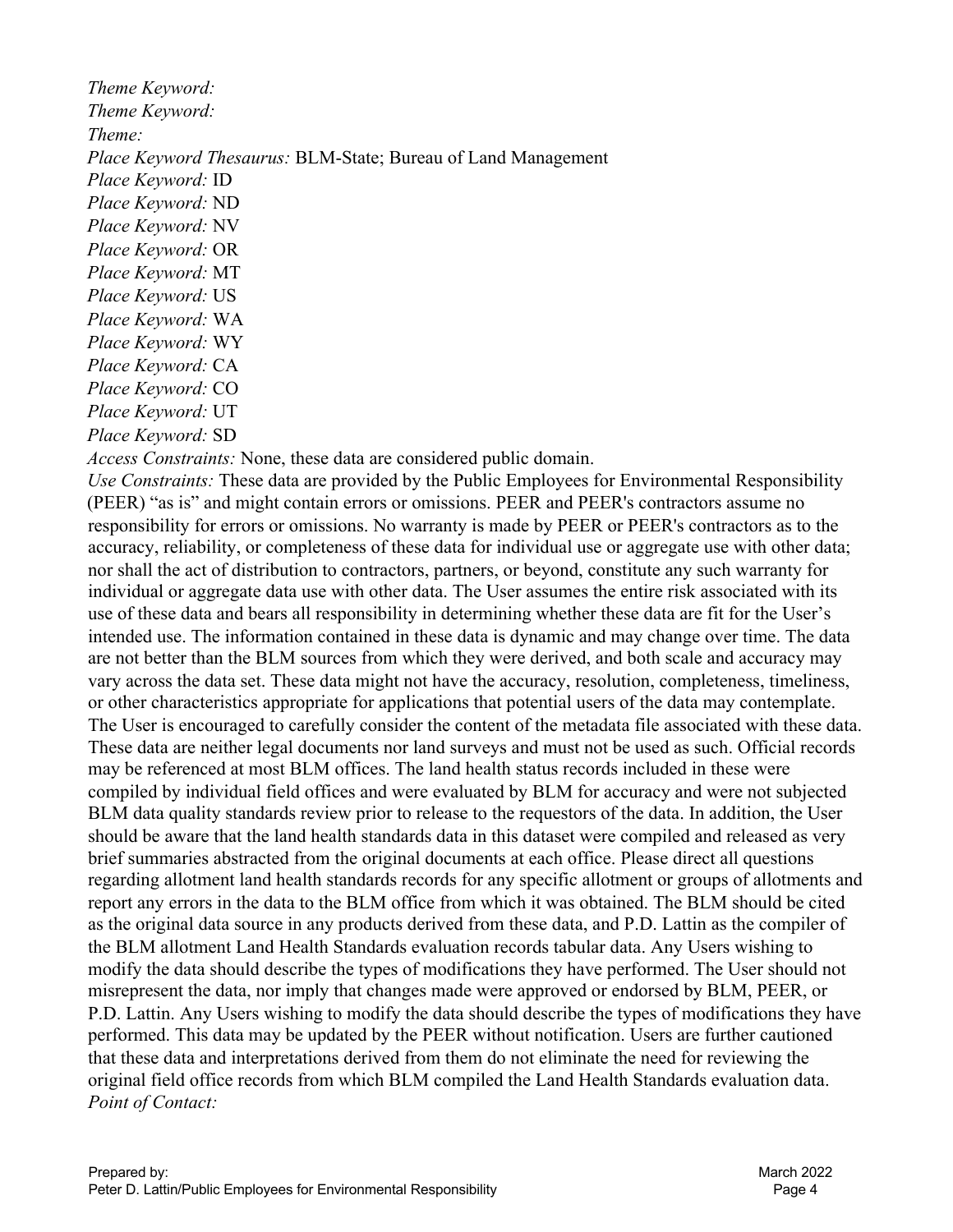*Contact Organization Primary: Contact Organization: Public Employees for Environmental Responsibility (PEER) Contact Person:* 

*Contact Position:* PEER GIS Data Steward *Contact Address:* 962 Wayne Avenue, Suite 610 *Address Type:* physical address *Address:* 962 Wayne Avenue, Suite 610 *City:* Silver Springs *State or Province: MD Postal Code:* 20910-4453 *Country:* US *Contact Voice Telephone:* (202)265-7337 *Contact Electronic Mail Address:* info@peer.org *Data Set Credit: Peter D. Lattin Native Data Set Environment:* 

*Data Quality Information:* 

*Attribute Value Accuracy Information:* 

*Attribute Accuracy Report:* The BLM allotment Land Health Standards assessment tabular data compiled for this dataset were compiled from scratch from original records at field offices three times between 2008 and 2020. They were then compiled by the State offices, and finally by the BLM National Operations Center before release to the requesting organizations. None of these tabular datasets, compiled in response to FOIA requests, were reviewed for accuracy by the agency. The attribute data in this dataset were organized, cleaned, errors, omissions, and inconsistencies identified and where possible, corrected. Many records were difficult to interpret due to use of abbreviations, shorthand, typographic mistakes, transcription errors, uninterpretable dates, etc.. In addition, merging of three datasets compiled for many of the same records up to three times revealed other accuracy problems. Although they had been transcribed from scratch each time, at least in many cases, the records often differed. In some instances, a dataset would erroneously identify an early land health evaluation as the most current. Elsewhere, for the same evaluation, one dataset might identify livestock as a significant cause of failure to achieve LHS, while a more recent dataset did not, or identify an allotment as meeting all standards for the same evaluation that had previously been recorded as failing. The opportunity to review side-by-side three sets of records both exposed record-keeping and transcription problems, but also provided an opportunity to identify and to correct mistakes and to flag others. Accuracy problems included *Content* (present, missing, or in sufficient detail), *LHS Status* (Met/Not Met, Not Met – Livestock / Not Met – Not Livestock), *Causal determination* (one dataset reporting livestock another not, for the same evaluation record), *Dates* (missing, conflicting between datasets for same evaluation, or not the most current evaluation). Recordkeeping practices were clearly discernable between field offices. Some provided considerable detail regarding conditions upon which causal determinations were made. Others provided little to no information. All of the data from which this dataset is compiled are a product of the BLM field office data transcriptions spanning more than a decade. The public land acreage values were not assessed for accuracy. Contact the BLM point of contact for this dataset for information or questions regarding the attribute accuracy. *Quantitative Attribute Accuracy Assessment:* Date conflicts and sufficient information detail were problems. It was clear that none of the datasets had been reviewed for accuracy.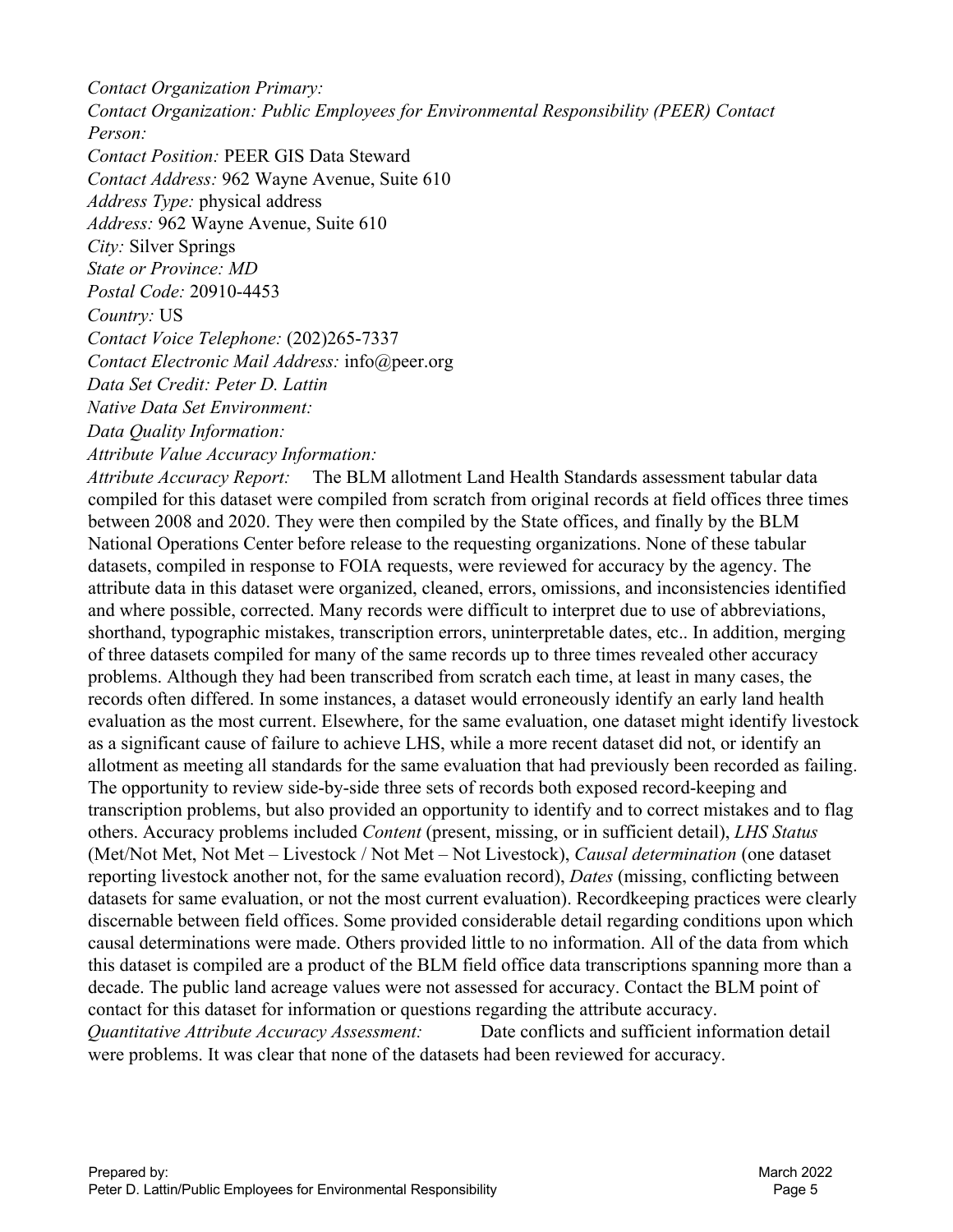*Attribute Accuracy Explanation:* This data was originally compiled at field offices and is a product of the BLM. Contact the BLM point of contact for this dataset for information regarding the attribute accuracy.

*Logical Consistency Report:* Logical consistency because a problem as datasets compiled for the same records at different times were merged. It included problems with dates, causal descriptions vs. LHS status (citing livestock as a cause of failure but identified as ALL STANDARDS MET), dates conflicting between datasets for same evaluation, or not the most current evaluation), or reporting that no determination had been conducted when in fact it had. In addition, there were issues with use of the same shorthand to mean different things. Logical inconsistencies were identified between GIS acres and public land acres in the tabular join from the data received from BLM. Contact the BLM point of contact for this dataset for information regarding logical consistency.

*Completeness Report:* A substantial number of records in each of the datasets received lacked complete data for a land health standards evaluation. Only through multiple requests was it possible to piece together a complete record. It was frequently difficult to determine whether a record had been left blank on purpose or whether the allotment had not yet been assessed. Contact the BLM point of contact for this dataset for information regarding the dataset completeness.

*Positional Accuracy:* 

*Horizontal Positional Accuracy:* 

*Horizontal Positional Accuracy Report:* The spatial data is a product of the BLM. Contact the BLM point of contact for this dataset for information regarding the horizontal accuracy.

*Quantitative Horizontal Positional Accuracy Assessment:* 

*Horizontal Positional Accuracy Explanation* The spatial data is a product of the BLM. Contact the BLM point of contact for this dataset for information regarding the horizontal accuracy.

*Vertical Positional Accuracy:* 

*Vertical Positional Accuracy Report:* The spatial data is a product of the BLM. Contact the BLM point of contact for this dataset for information regarding the vertical accuracy.

*Lineage:* 

*Source Information:* 

*Source Citation:* 

*Citation Information:* 

*Originator:* Peter D. Lattin

*Publication Date: 20220120*

*Title:* **BLM Land Health Status (2020)** *blm\_natl\_grazing\_allot\_lhs2020.shp Online Linkage: https://mangomap.com/peer/maps/126421/blm-rangeland-health-status-2020 thesignificance-of-livestock-grazing-on-public-lands?preview=true#*

*Type of Source Media:* Website *Source Time Period of Content:* 

*Time Period Information: Single* 

*Date/Time:* 

*Calendar Date:* 20220120

*Source Currentness Reference:* Public release of "BLM Rangeland Health Status (2020) - The Significance of Livestock Grazing on Public Lands (BLM's allotment Land Health Standards (LHS) assessment records (1997 - 2019))"

*Source Citation Abbreviation:* PEER

*Process Step:* 

*Process Description:* This feature class was created from a merging, cleanup, and reconciliation of three land health data tabular records datasets compiled by BLM Field Offices in response to three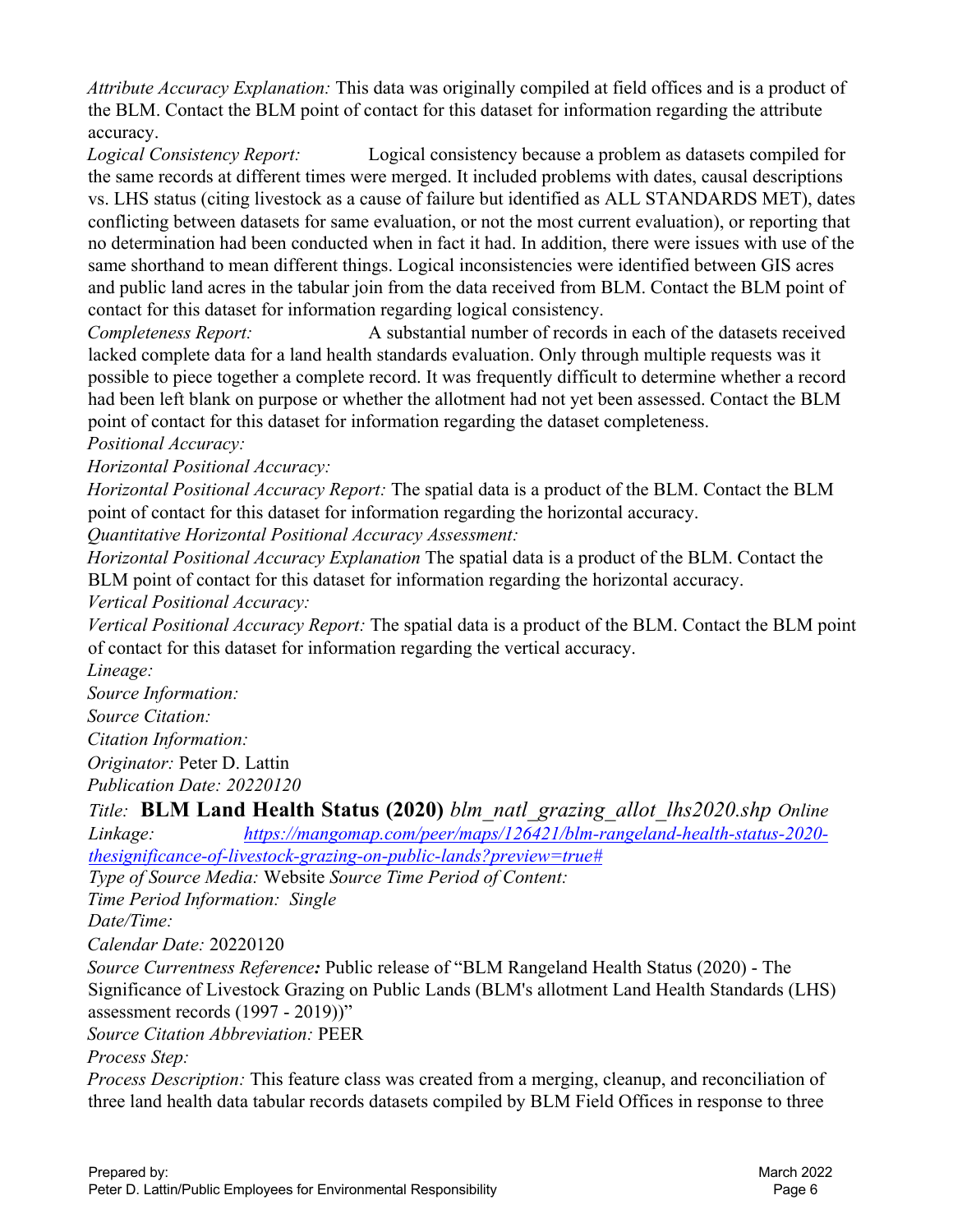FOIA requests between 2008 and 2020 to assign the land health status of the most recent allotment LHS evaluation to each allotment present in the BLM National Grazing Allotment Polygon layer. Public land acres recorded for allotments in the Land Health Evaluation records were also joined to the BLM allotment layer. *Source Used Citation Abbreviation:* PEER *Process Date:* 20220120 *Process Contact: Contact Information: Contact Organization Primary: Contact Organization:* Public Employees for Environmental Responsibility (PEER) *Contact Person:* Interactive Grazing Map Portal Data Steward *Contact Position:* Interactive Grazing Map Portal Data Steward *Contact Address:* 962 Wayne Avenue, Suite 610 *Address Type:* physical address *Address:* 962 Wayne Avenue, Suite 610 *City:* Silver Springs *State or Province: MD Postal Code:* 20910-4453 *Country:* US *Contact Voice Telephone:* (202) 265-7337 *Contact Electronic Mail Address:* info@peer.org *Spatial Data Organization Information: Direct Spatial Reference Method:* Vector *Point and Vector Object Information: SDTS Terms Description: SDTS Point and Vector Object Type:* GT-polygon composed of chains *Point and Vector Object Count: Spatial Reference Information: Horizontal Coordinate System Definition: Planar: Map Projection: GEOGCS["GCS\_WGS\_1984", DATUM["D\_WGS\_1984", SPHEROID["WGS\_1984",6378137,298.257223563]], PRIMEM["Greenwich",0], UNIT["Degree",0.017453292519943295]] Entity and Attribute Information: Detailed Description: Entity Type: Entity Type Label: BLM Land Health Status (2020) Entity Type Definition:* Feature Class *Entity Type Definition Source:* PEER *Attribute: Attribute Label:* **gra\_allot\_poly** *Attribute Definition:* BLM Grazing Allotment Polygons *Attribute Definition Source:* BLM Grazing Allotment Polygons *Attribute Domain Values:* Pasture and Allotment Boundaries Implementation Guidelines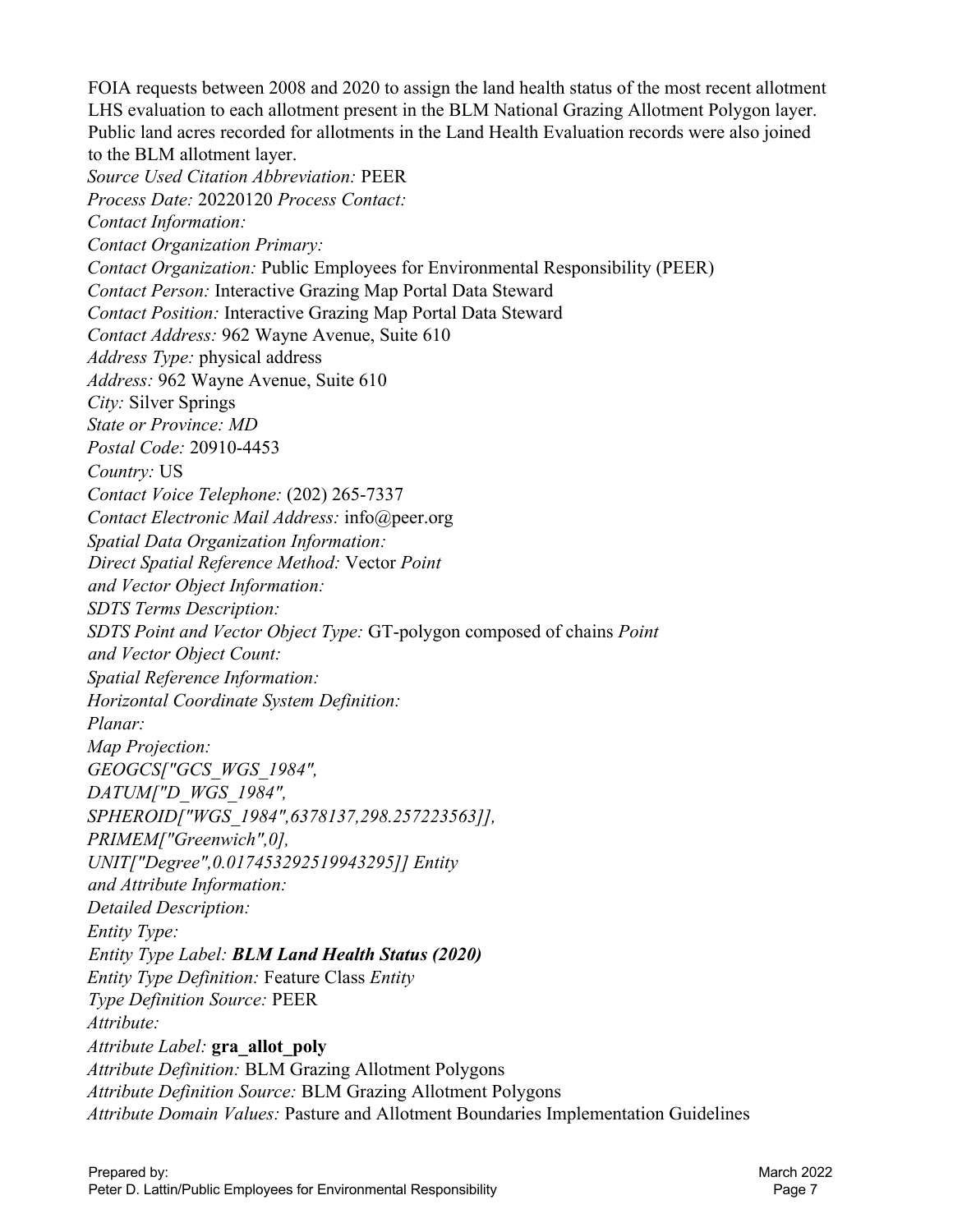*Unrepresentable Domain: Attribute: Attribute Label:* **OBJECTID** *Attribute Definition:* Internal feature number. *Attribute Definition Source:* Esri *Attribute Domain Values: Unrepresentable Domain:* Sequential unique whole numbers that are automatically generated. *Attribute: Attribute Label:* **Shape\_Area** *Attribute Definition:* Area of feature in internal units squared. *Attribute Definition Source:* Esri *Attribute Domain Values: Unrepresentable Domain:* Positive real numbers that are automatically generated. *Attribute: Attribute Label:* **ALLOT\_NO**  *Attribute Definition:* The number that identifies an Allotment which is unique within the BLM administrative state *Attribute Definition Source:* Pasture and Allotment Boundaries Implementation Guidelines *Attribute Domain Values: Unrepresentable Domain: Attribute: Attribute Label:* **ALLOT\_NAME** *Attribute Definition:* The name by which the allotment is commonly known *Attribute Definition Source:* Pasture and Allotment Boundaries Implementation Guidelines *Attribute Domain Values: Unrepresentable Domain: Attribute: Attribute Label:* **GIS\_ACRES** *Attribute Definition:* This is a calculated value of area in units of acres based on the area field created by default within the ESRI Polygon data structure. *Attribute Definition Source:* Pasture and Allotment Boundaries Implementation Guidelines *Attribute Domain Values: Unrepresentable Domain: Attribute: Attribute Label:* **ADMIN\_ST** *Attribute Definition:* An administrative unit that identifies the state or geographic area which has administrative jurisdiction over lands, and cases. *Attribute Definition Source:* Pasture and Allotment Boundaries Implementation Guidelines *Attribute Domain Values: Unrepresentable Domain: Attribute: Attribute Label:* **DOM\_ADMIN\_ST** *Attribute Definition:* Pasture and Allotment Boundaries Implementation Guidelines *Attribute Definition Source: Attribute Domain Values:*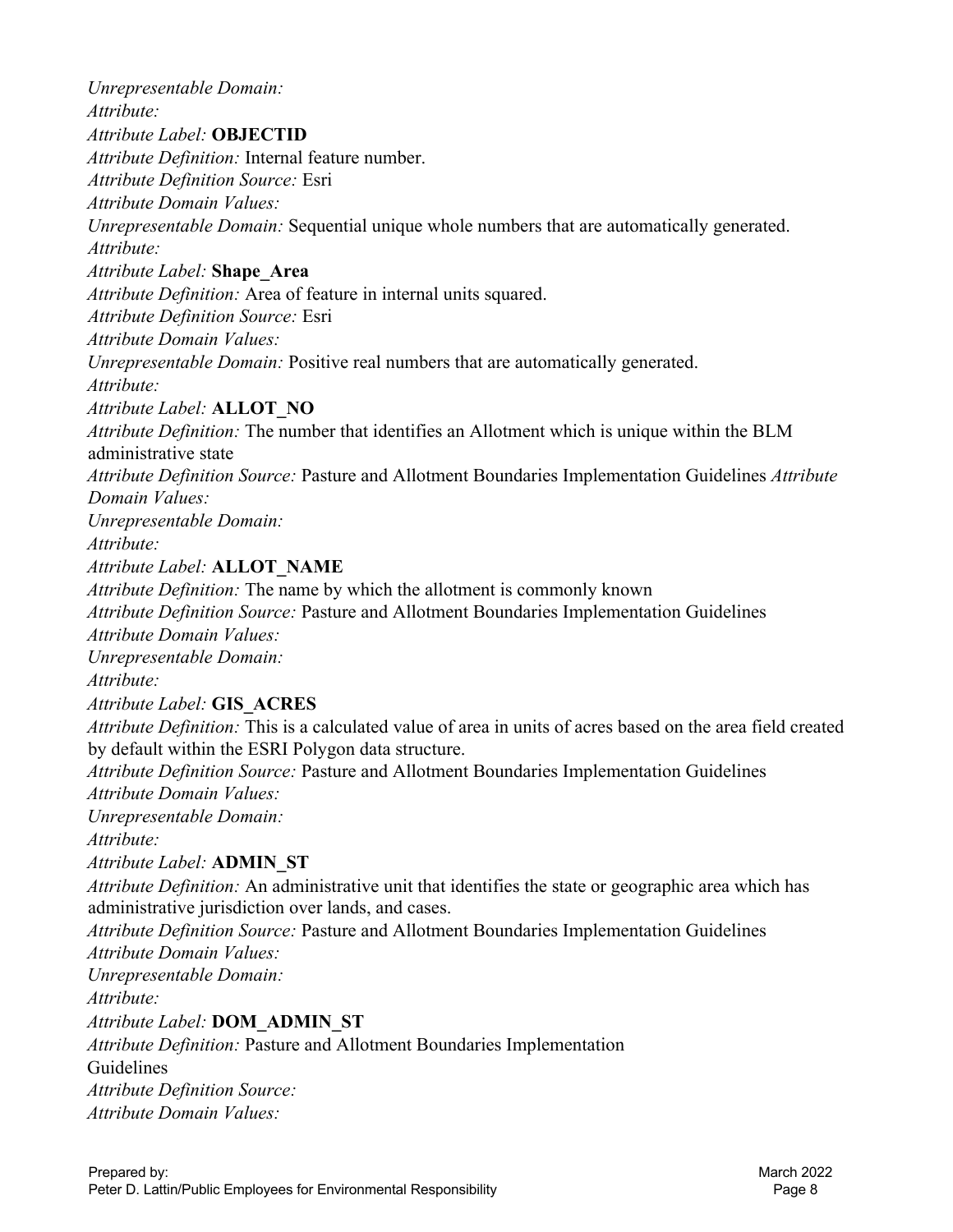*Unrepresentable Domain: Attribute: Attribute Label:* **ADM\_OFC\_CD** *Attribute Definition:* BLM administrative office (which is subordinate to the state office) that has jurisdiction and/or management authority over lands within a geographic area *Attribute Definition Source:* Pasture and Allotment Boundaries Implementation Guidelines *Attribute Domain Values: Unrepresentable Domain: Attribute: Attribute Label:* **ADM\_UNIT\_CD** *Attribute Definition:* The BLM administrative unit/office that is a combination of Administrative State Code and Administrative Office Code that fully identifies the geographic area which has jurisdiction over the lands. *Attribute Definition Source:* Pasture and Allotment Boundaries Implementation Guidelines *Attribute Domain Values: Unrepresentable Domain: Attribute: Attribute Label:* **DOM\_ADM\_UNIT\_CD** *Attribute Definition:* Pasture and Allotment Boundaries Implementation Guidelines *Attribute Definition Source: Attribute Domain Values: Unrepresentable Domain: Attribute: Attribute Label:* **ST\_ALLOT** *Attribute Definition:* This is a concatenation of two existing attributes but is not a substitute for having either of those two attributes. It is the existing unique code that allows identification of individual allotments throughout the entire United States.

*Attribute Definition Source:* Pasture and Allotment Boundaries Implementation Guidelines *Attribute Domain Values:* 

*Unrepresentable Domain:* 

*Attribute:* 

*Attribute Label:* **publicacres**

*Attribute Definition:* Acres of public land within the allotment recorded in the allotment Land Health Evaluation Dataset compiled by BLM

response to a Freedom of Information Act (FOIA) requests in 2020.

*Attribute Definition Source:* 

*Attribute Domain Values:* 

*Unrepresentable Domain:* 

*Attribute:* 

*Attribute Label:* **last\_lheyr** 

*Attribute Definition:* The year of the last allotment land health evaluation or determination based on the reconciliation of three datasets compiled since 2008 by BLM in response to FOIA requests by private organizations.

*Attribute Definition Source:* P.D. Lattin from BLM, raw data compiled in response to a FOIA request by a private organization. The data had not been subjected by BLM to QA/QC.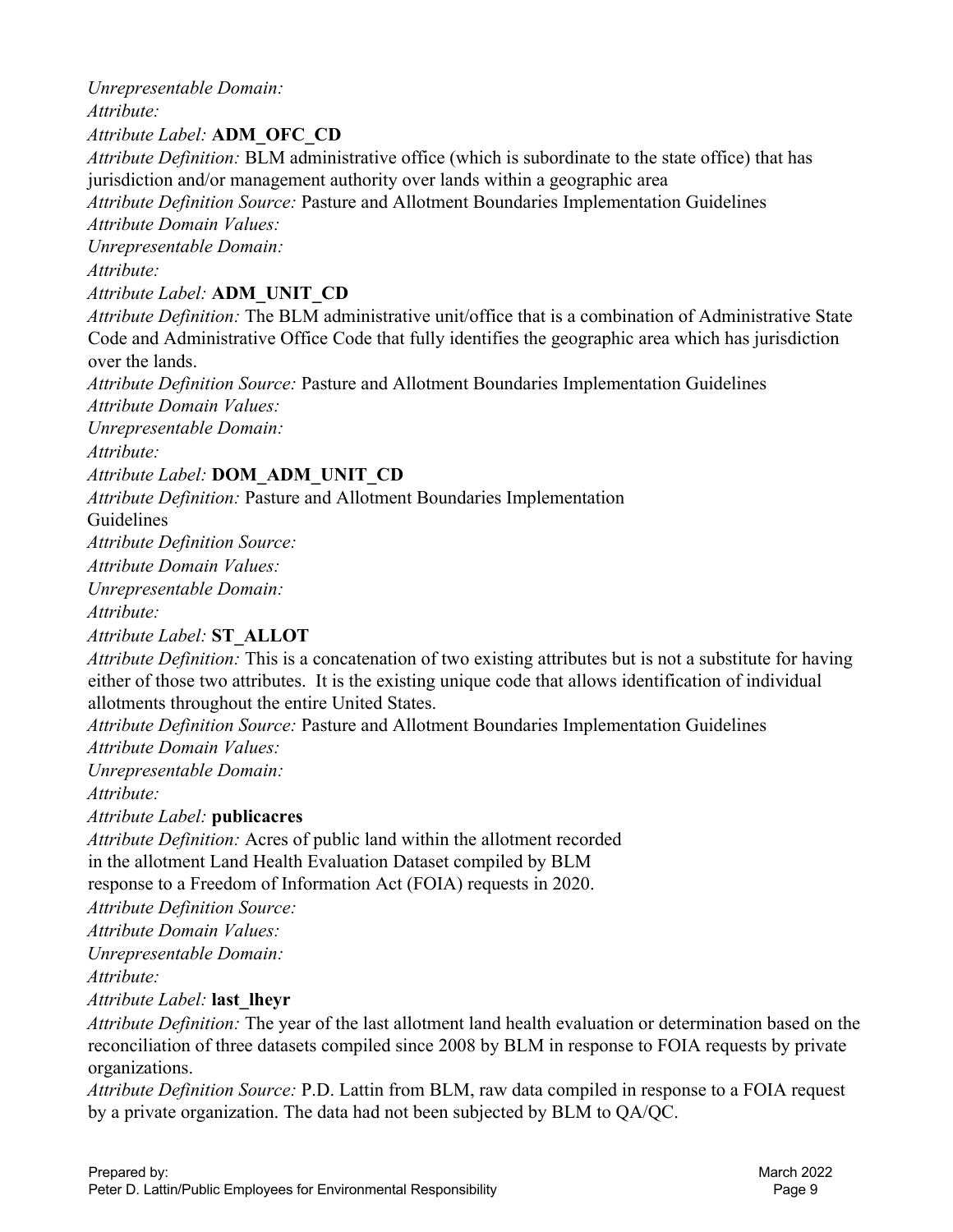*Attribute Domain Values: Unrepresentable Domain: Attribute:* 

*Attribute Label:* **determ2020**

*Attribute Definition:* The recorded information pertaining to the land health standards determination as received from BLM in the 2020 dataset. Had not been subjected by BLM to QA/QC.

*Attribute Definition Source: :* P.D. Lattin from BLM, raw data compiled in response to a FOIA request by a private organization. The data had not been subjected by BLM to QA/QC

*Attribute Domain Values:* 

*Unrepresentable Domain:* 

*Attribute:* 

*Attribute Label:* **blmcat2020** 

*Attribute Definition:* The recorded land health standards CATEGORY as received from BLM in the 2020 dataset.

*Attribute Definition Source:* P.D. Lattin from BLM, raw data compiled in response to a FOIA request by a private organization. The data had not been subjected by BLM to QA/QC

*Attribute Domain Values:* CATEGORY A is assigned to allotments that achieve or are making significant progress towards achievement of land health standards, CATEGORY B and CATEGORY C are assigned to allotments failing to achieve land health standards and identify current livestock grazing as a significant cause of failure, CATEGORY D is assigned to allotments that fail to achieve land health standards where current livestock grazing is not identified as a significant cause, and DETERMINATION NOT COMPLETE assigned to allotments that have not had a land health standards evaluation since assessments began in 1997, and OTHER (various descriptions)

*Unrepresentable Domain:* 

*Attribute:* 

*Attribute Label:* **causes2020**

*Attribute Definition:* The recorded information pertaining the cause of causes of failure to achieve land health standards as received from BLM in 2020 in response to a FOIA request by a private organization.

*Attribute Definition Source:* BLM, raw data compiled in response to a FOIA request. Had not been subjected by BLM to QA/QC

*Attribute Domain Values:* 

*Unrepresentable Domain:* 

*Attribute:* 

# *Attribute Label:* **notes2020**

*Attribute Definition:* Notes made when inconsistencies in BLM record information were identified *Attribute Definition Source:* P.D. Lattin

*Attribute Domain Values:* 

*Unrepresentable Domain:* 

*Attribute:* 

# *Attribute Label:* **causes2007**

*Attribute Definition:* The recorded information pertaining the cause(s) of failure to achieve land health standards as received in the first LHS dataset compiled by BLM in response to a FOIA request by a private organization containing records through 2007

*Attribute Definition Source:* P.D. Lattin from BLM, raw data compiled in response to a FOIA request by a private organization. The data had not been subjected by BLM to QA/QC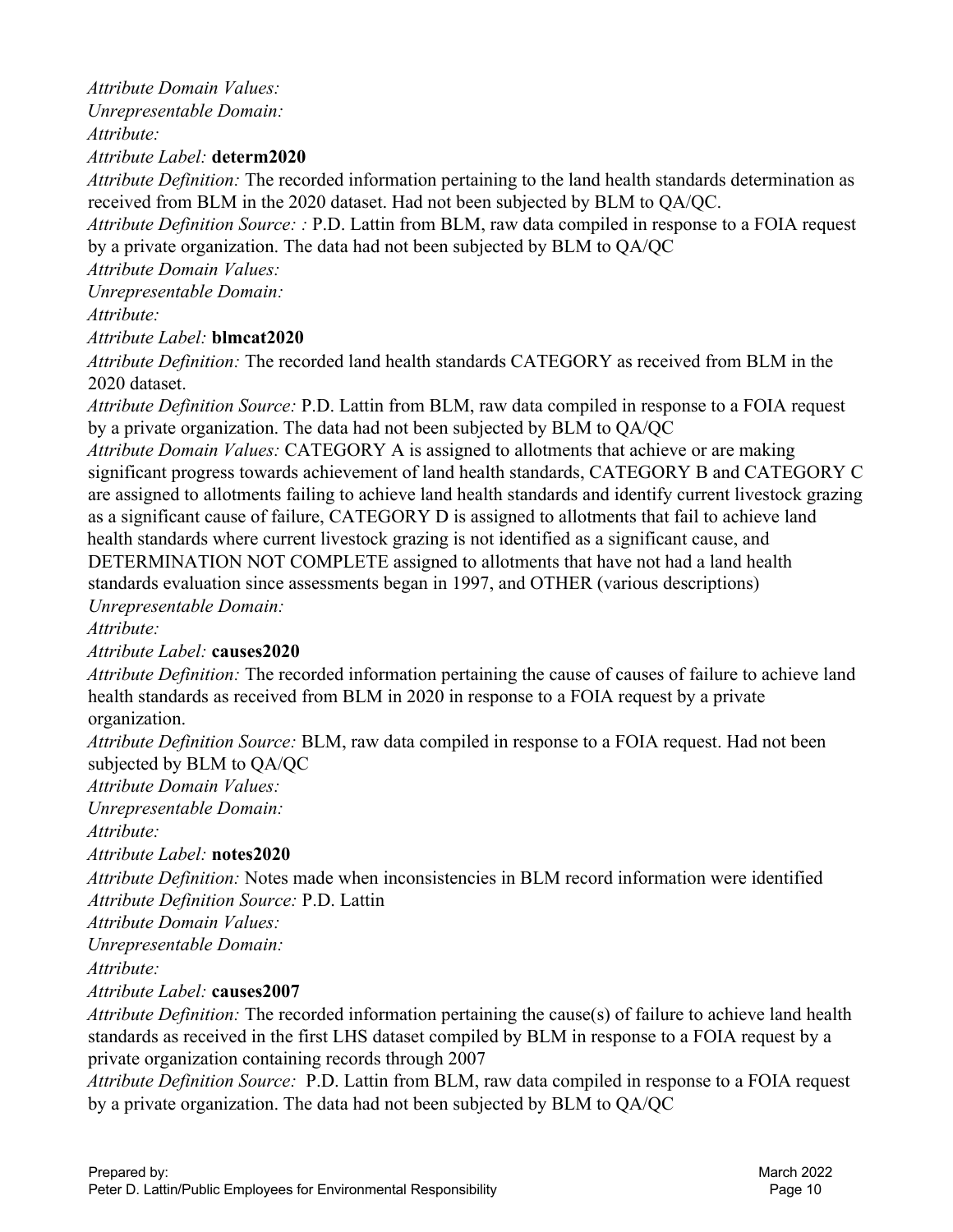#### *Attribute Domain Values: Unrepresentable Domain: Attribute: Attribute Label:* **causes2012**

*Attribute Definition:* The reconciled cause(s) of failure to achieve land health standards after merging of the first LHS dataset compiled by BLM in response to a FOIA request containing records through 2007 and a second later obtained containing records through 2012.

 During the process of merging and updating of the LHS data, many errors, omissions, and inconsistencies were identified. Many of these records had been recompiled for the same LHS evaluation and determination reports, but differed in language and materially, in dates, status, and reported causes. Best professional judgment was used in the reconciliation process, however, if reference to livestock grazing was present in the 2007 dataset but absent in the 2012 dataset, the 2012 record was assumed to have been inaccurate and "livestock grazing" was assumed to have been a cause of failure. Similarly, a number of records in the 2012 dataset reported that one or more land health standard had not been achieved but did not report a cause of non-achievement. The cause or causes reported in the 2007 dataset were used to assign land health status. In some cases, a record in one of the two datasets recorded the allotment as achieving all standards while the other reported that one or more standard had not been achieved. In these instances, the allotment was assumed to have not been achieved.

*Attribute Definition Source:* P.D. Lattin from raw data compiled by BLM in response to FOIA requests by a private organization. Required reconciliation of two raw datasets, neither of which had not been subjected by BLM to QA/QC.

*Attribute Domain Values:* 

*Unrepresentable Domain:* 

*Attribute:* 

*Attribute Label:* **last\_lhe**

*Attribute Definition:* Date of the most recent land health standards evaluation. The format of the original data was inconsistent and incomplete. The attribute last lheyr was used for data reconciliation due to problems with recorded dates.

*Attribute Definition Source:* P.D. Lattin from BLM, raw data compiled in response to three FOIA request by private organizations between 2008 and 2020. The data had not been subjected by BLM to QA/QC *Attribute Domain Values:* 

*Unrepresentable Domain:* 

*Attribute:* 

# *Attribute Label:* **lhs\_2020**

*Attribute Definition:* The land health standards status as of 2020. The reconciled cause(s) of failure to achieve land health standards after merging of the first LHS dataset compiled by BLM in response to a FOIA request containing records through 2007, a second containing records through 2012, and the third containing records through 2019 that was compiled in 2020.

 During the process of merging and updating of the LHS data, many errors, omissions, and inconsistencies were identified. Many of these records had been recompiled for the same LHS evaluation and determination reports, but differed in language and materially, in dates, status, and reported causes. Best professional judgment was used in the reconciliation process, however, if reference to livestock grazing was present in the 2007 or in the 2012 dataset, but absent in the 2020 dataset, the 2020 record was assumed to have been inaccurate and "livestock grazing" was assumed to have been a cause of failure. Similarly, several records in the 2020 dataset reported that one or more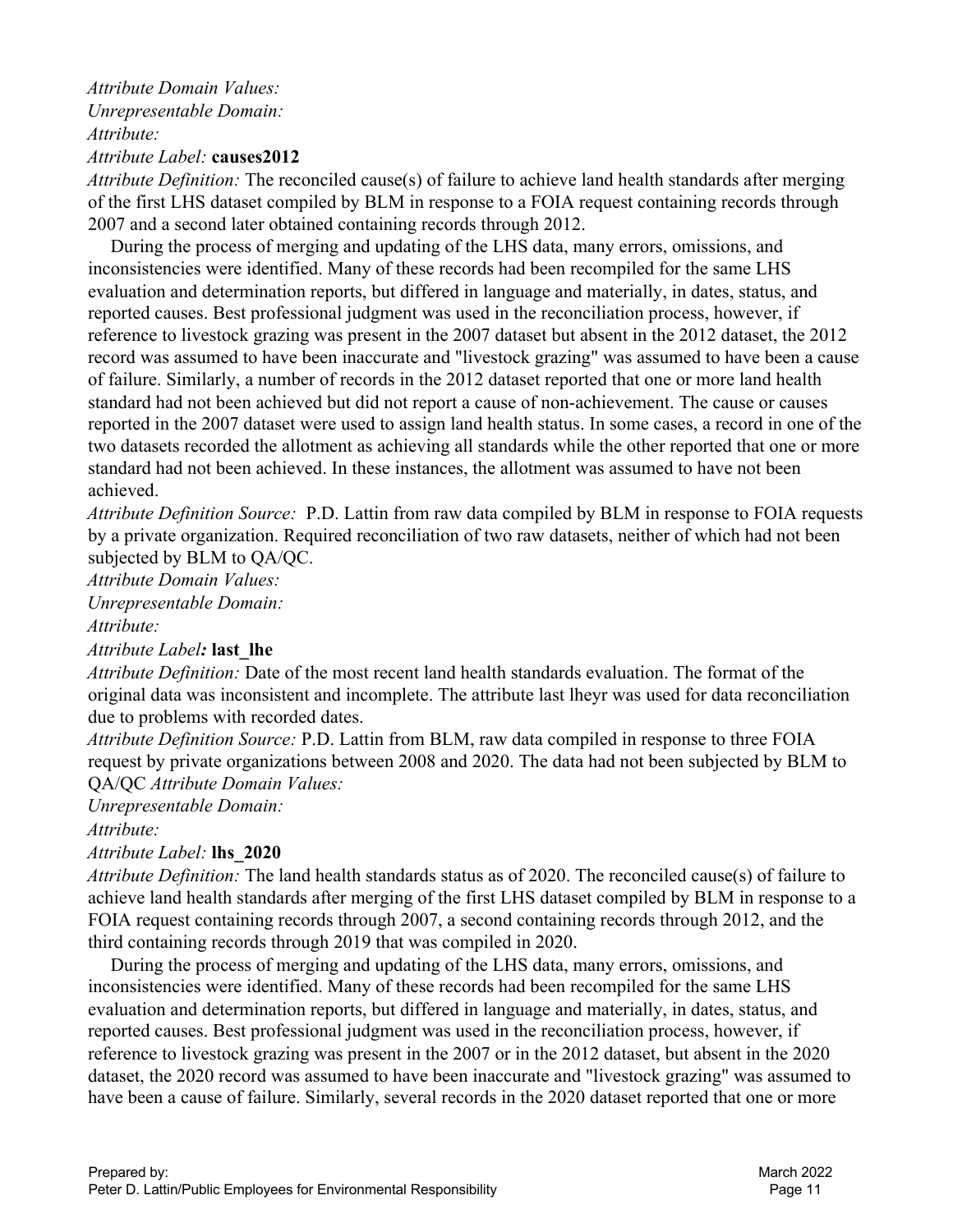land health standard had not been achieved but did not report a cause of non-achievement. The cause or causes reported in the 2007 or 2012 dataset for the same LHS allotment evaluation were used to assign land health status. In some cases, a record in one of the three datasets recorded the allotment as achieving all standards while the other reported that one or more standard had not been achieved for the same land health standards evaluation. In these instances, the allotment was assumed to have not been achieved. The datasets did not always report the most recent land health evaluation. In these cases, the status of the most recent LHE was assigned to the allotment. The 2020 BLM LHS CATEGORY (A, B, C, D, …) was assumed to be correct, but were reviewed where there was contradictory information. If an allotment was identified as CATEGORY A but the most recent LHS information from any of the three datasets identified the allotment as failing, then the category was overridden. If the information was ambiguous, the recorded BLM CATEGORY was assumed to be correct and coded with the appropriate LHS status (ALL STANDARDS MET, NOT MET – LIVESTOCK, NOT MET – OTHER, DETERMINATION NOT COMPLETE). The general protocol applied throughout was that the LHS status was correct unless there was recorded information to suggest that is was not correct, and in those cases, failure overrode "met", and "livestock" overrode "not livestock".

*Attribute Definition Source:* P.D. Lattin, from three raw BLM allotment Land Health Standards evaluation datasets. None of the original dataset had been reviewed for data quality. *Attribute Domain Values:* (ALL STANDARDS MET, NOT MET – LIVESTOCK, NOT MET – CAUSE NOT IDENTIFIED, NOT MET – OTHER, DETERMINATION NOT COMPLETE, OTHER) *Unrepresentable Domain:* 

# *Attribute:*

#### *Attribute Label:* **cat\_2020**

*Attribute Definition:* The corrected BLM's land health standards categorical status as of 2020. The reconciled cause(s) of failure to achieve land health standards after merging of the first LHS dataset compiled by BLM in response to a FOIA request containing records through 2007, a second containing records through 2012, and the third containing records through 2019 that was compiled in 2020. During the process of merging and updating of the LHS data, many errors, omissions, and inconsistencies were identified. Many of these records had been recompiled for the same LHS evaluation and determination reports, but differed in language and materially, in dates, status, and reported causes. Best professional judgment was used in the reconciliation process, however, if reference to livestock grazing was present in the 2007 or in the 2012 dataset, but absent in the 2020 dataset, the 2020 record was assumed to have been inaccurate and "livestock grazing" was assumed to have been a cause of failure. Similarly, a number of records in the 2020 dataset reported that one or more land health standard had not been achieved but did not report a cause of non-achievement. The cause or causes reported in the 2007 or 2012 dataset for the same LHS allotment evaluation were used to assign land health status. In some cases, a record in one of the three datasets recorded the allotment as achieving all standards while the other reported that one or more standard had not been achieved for the same land health standards evaluation. In these instances, the allotment was assumed to have not been achieved. The datasets did not always report the most recent land health evaluation. In these cases, the status of the most recent LHE was assigned to the allotment. The 2020 BLM LHS CATEGORY (A, B, C, D, ...) was assumed to be correct, but were reviewed where there was contradictory information. If an allotment was identified as CATEGORY A but the most recent LHS information from any of the three datasets identified the allotment as failing, then the category was overridden. If the information was ambiguous, the recorded BLM CATEGORY was assumed to be correct and coded with the appropriate LHS status (ALL STANDARDS MET, NOT MET – LIVESTOCK, NOT MET – OTHER, DETERMINATION NOT COMPLETE). The general protocol applied throughout was that the LHS status was correct unless there was recorded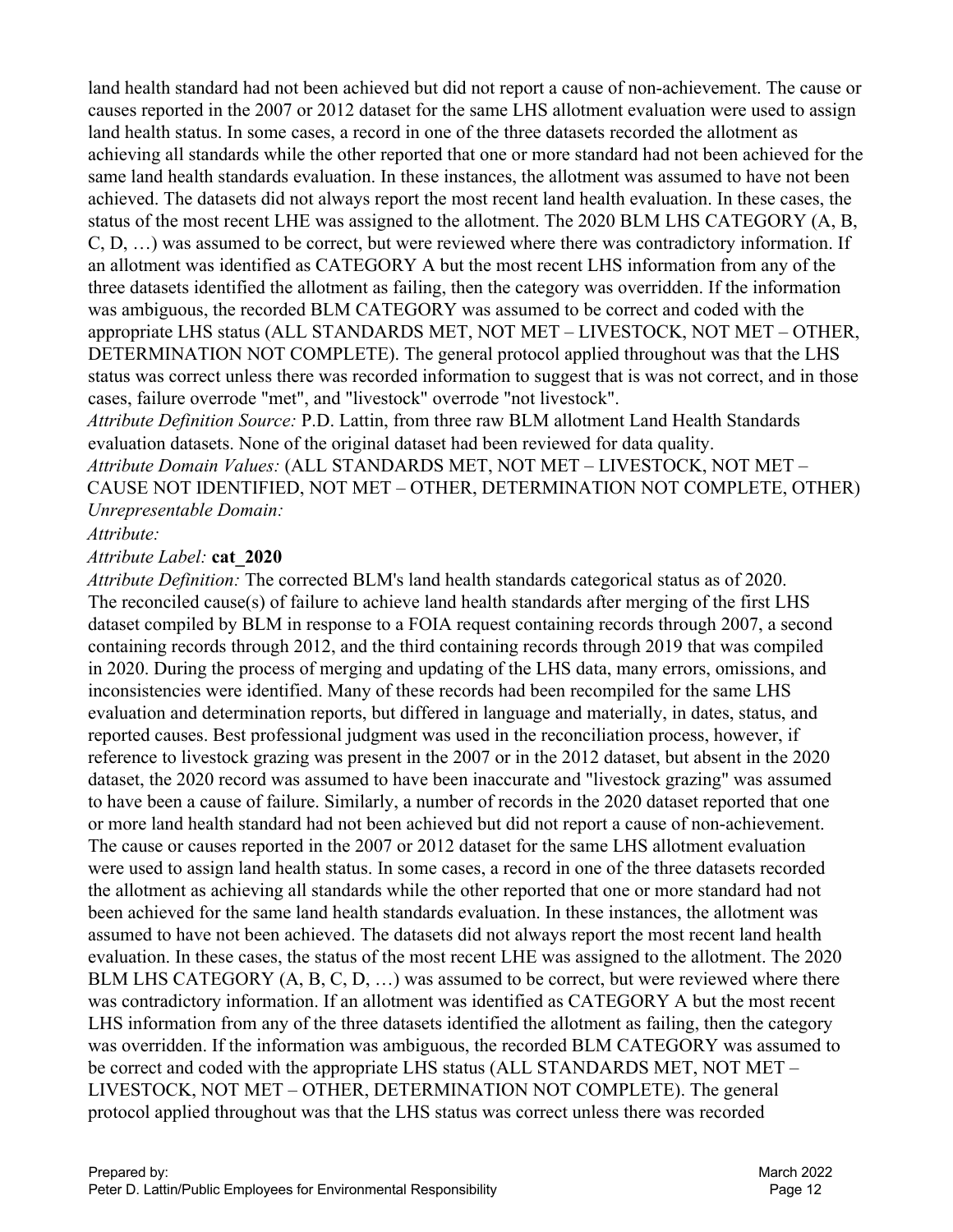information to suggest that it was not correct, and in those cases, failure overrode "met", and "livestock" overrode "not livestock". The final categorical 2020 status was translated from the finalized lhs\_2020 status into CATEGORY A (all standards met or making significant progress towards being met), CATEGORY B (not met and livestock was a significant cause), CATEGORY C (not met and livestock was a significant cause), and CATEGORY D (not met but current livestock grazing management was not a significant cause), with the addition of NOT MET – CAUSE NOT IDENTIFIED in cases of causal ambiguity, and in instances where the field was left blank, a CATEGORY was assigned based lhs\_2020, except in cases of failure due to livestock, an allotment was assigned a causal status of CATEGORY B.

*Attribute Definition Source:* P.D. Lattin, from three raw BLM allotment Land Health Standards evaluation datasets. None of the original dataset had been reviewed for data quality by BLM. Errors and inconsistencies were reconciled by P.D. Lattin. In addition, several categories were added by P.D. Lattin where data was missing or unclear.

*Attribute Domain Values:* (CATEGORY A, CATEGORY B, CATEGORY D, CATEGORY D, NOT MET – CAUSE NOT IDENTIFIED, DETERMINATION NOT COMPLETE, OTHER (various subcategories)

*Unrepresentable Domain:* 

*Attribute:* 

*Attribute Label:* **suspaums**

*Attribute Definition:* Total suspended AUMs summarized for the allotment based on the BLM Rangeland Administration System (RAS) Allotment Information Report downloaded 2-16-2022. This figure is dynamic and reflects the allotment status at time of download and is subject to change annually.

*Attribute Definition Source:* 

*Attribute Domain Values:* 

*Unrepresentable Domain:* 

#### *Attribute Label:* **permaums**

*Attribute Definition:* Total permitted AUMs summarized for the from the BLM Rangeland Administration System (RAS) Allotment Information Report downloaded 2-16-2022. This figure is dynamic and reflects the allotment status at time of download and is subject to change annually. *Attribute Definition Source:* 

*Attribute Domain Values:* 

*Unrepresentable Domain:* 

# *Attribute Label:* **susptmpaums**

*Attribute Definition:* Total temporarily suspended AUMs summarized for the allotment based on the BLM Rangeland Administration System (RAS) Allotment Information Report downloaded 2-16-2022. This figure is dynamic and reflects the allotment status at time of download and is subject to change annually.

*Attribute Definition Source: Attribute Domain Values: Unrepresentable Domain:* 

*Distribution Liability:* The BLM, PEER, PEER's contractors, and P.D. Lattin assume no responsibility for errors or omissions as these data were compiled from land health standards evaluation records that had not been subject to BLM data quality accuracy or quality control. No warranty is made by the BLM, PEER, PEER's contractors, or P.D. Lattin as to the accuracy, reliability, or completeness of these data for individual use or aggregate use with other data; nor shall the act of distribution to contractors, partners, or beyond, constitute any such warranty for individual or aggregate data use with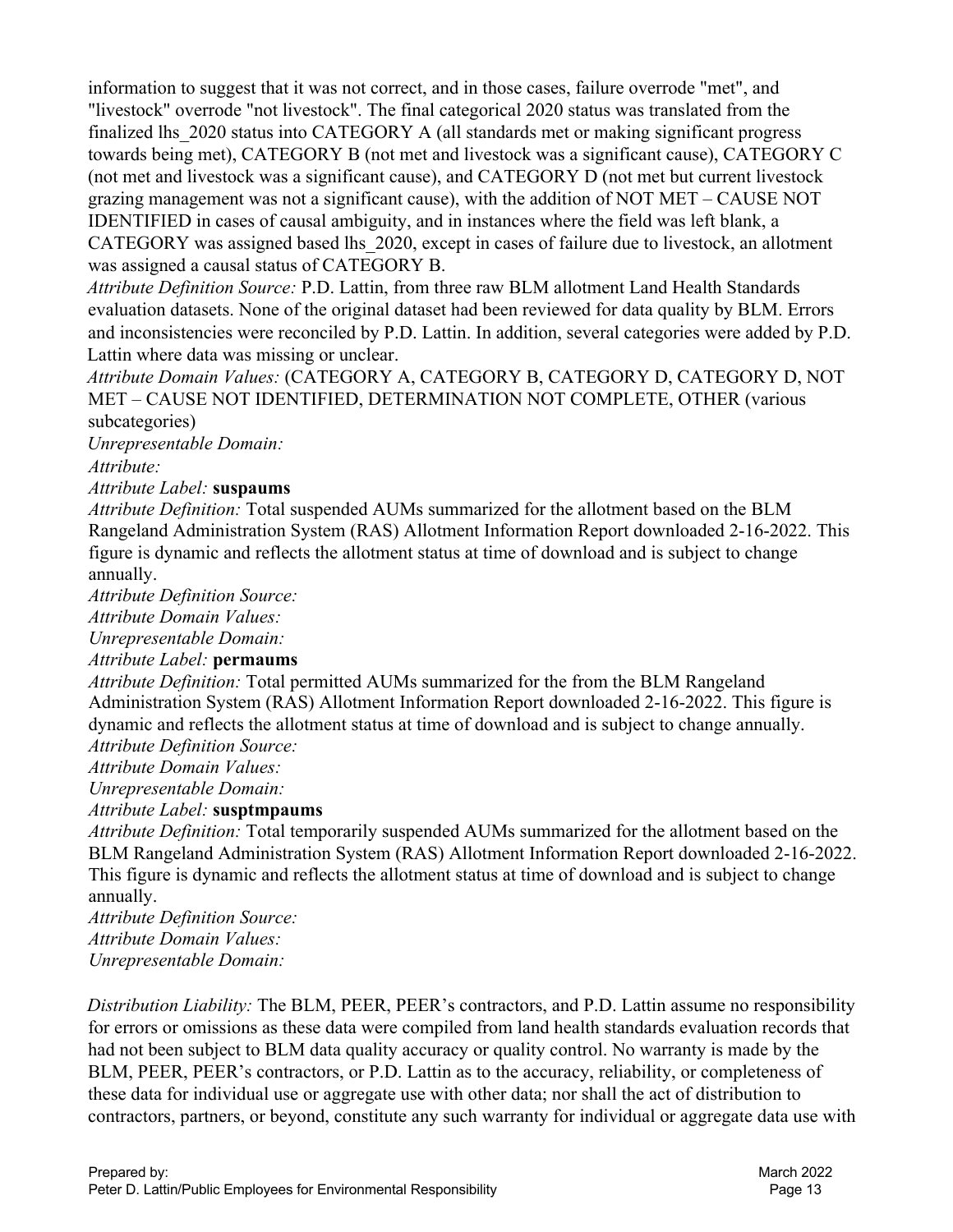other data. Although these data have been processed successfully on computers of BLM, PEER, and PEER's contractors, no warranty, expressed or implied, is made by BLM, PEER, PEER's contractors, or by P.D. Lattin regarding the use of these data on any other system, or for general or scientific purposes, nor does the fact of distribution constitute or imply any such warranty. In no event shall the BLM, PEER, PEER's contractors, or P.D. Lattin have any liability whatsoever for payment of any consequential, incidental, indirect, special, or tort damages of any kind, including, but not limited to, any loss of profits arising out of the use or reliance on the geographic data or arising out of the delivery, installation, operation, or support by PEER, PEER's contractors, or by P.D. Lattin. *Standard Order Process:* 

*Digital Form: Digital Transfer Information: Format Name:* Feature Class *Format Version Number: Format Specification:* ESRI shapefile *File Decompression Technique: Transfer Size: Digital Transfer Option: Online Option: Computer Contact Information: Network Address: Network Resource Name: Available Time Period: Time Period Information: Single Date/Time: Calendar Date: Resource Description:* Downloadable Data *Metadata Reference Information: Metadata Date:* 20220302 *Metadata Review Date:* 20220302 *Metadata Contact: Contact Information: Contact Organization Primary: Contact Organization:* Public Employees for Environmental Responsibility (PEER) *Contact Person: Interactive Grazing Map Portal Steward Contact Position: Interactive Grazing Map Portal Steward Contact Address: Address Type:* physical address *Address:* 962 Wayne Avenue, Suite 610 *City:* Silver Springs *State or Province: MD Postal Code:* 20910-4453 *Country:* US *Contact Voice Telephone:* (202) 265-7337 *Contact Electronic Mail Address:* info@peer.org *Metadata Standard Name:* FGDC Content Standard for Digital Geospatial Metadata *Metadata Standard Version:* FGDC-STD-001-1998 *Metadata Time Convention:* local time